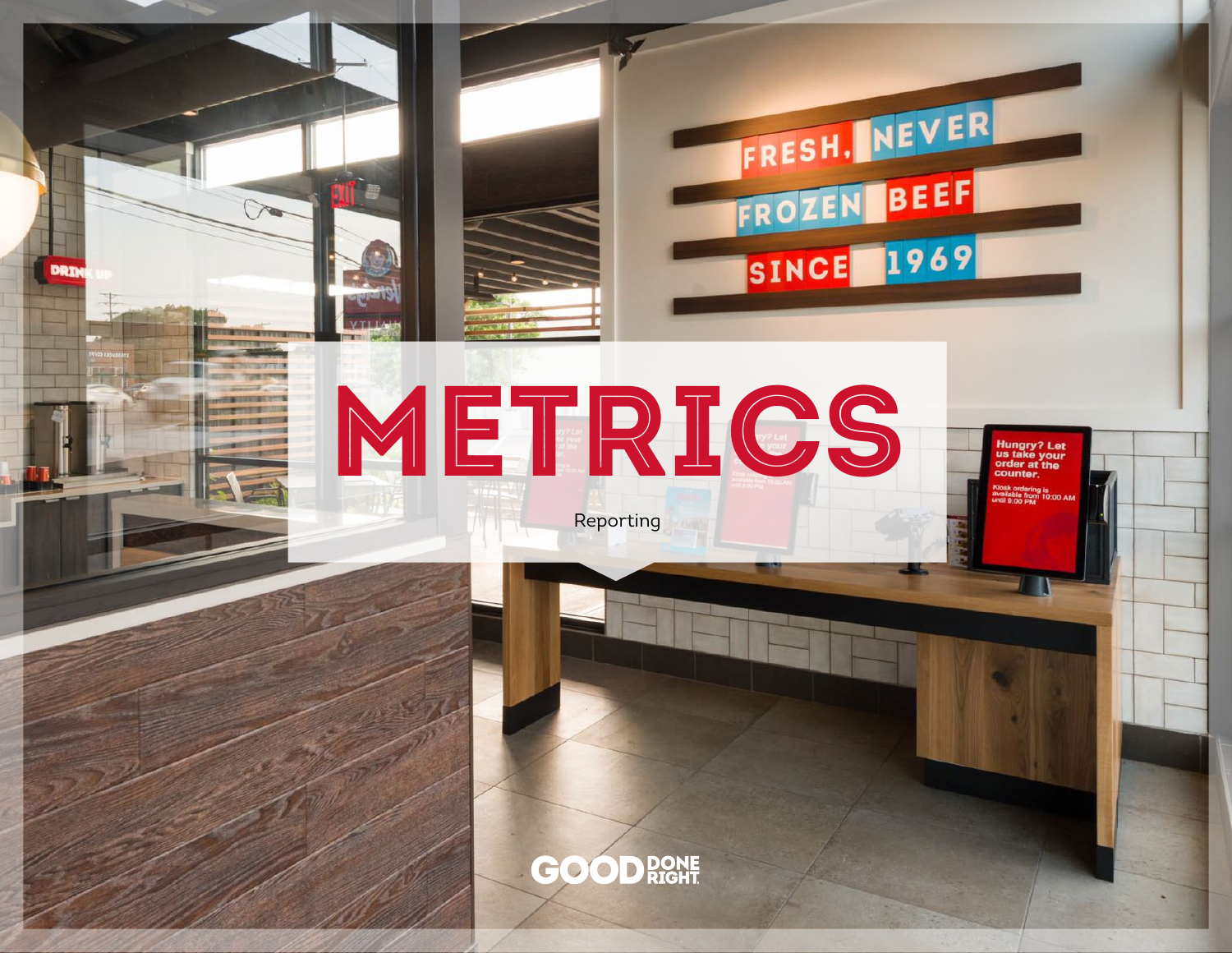### **Metrics**

## **Food**

Our materiality assessment informed our ESG strategy and helped Wendy's prioritize our efforts. Based on these results, we defined metrics for our focus areas to track and report our progress annually.

|                                       |                                                                                                        |                                                                                                                                                                                                   | <b>External Framework Alignment</b> |            |
|---------------------------------------|--------------------------------------------------------------------------------------------------------|---------------------------------------------------------------------------------------------------------------------------------------------------------------------------------------------------|-------------------------------------|------------|
| <b>Topic</b>                          | <b>Metric</b>                                                                                          | 2021                                                                                                                                                                                              | <b>SASB</b>                         | <b>GRI</b> |
| <b>Food Safety</b>                    | Percentage of restaurants inspected by a food safety oversight body                                    | All our restaurants operate in locations that are subject to<br>regular inspections by public health authorities. Additional<br>information is included in the Food Safety section of our report. | FB-RN-250a.1                        |            |
|                                       | Number of recalls issued                                                                               | No recalls were issued in 2021. Additional information is<br>included in the Food Safety section of our report.                                                                                   | FB-RN-250a.2                        |            |
| <b>Responsible</b><br><b>Sourcing</b> | Percentage of food purchased that meets environmental and social<br>sourcing standards                 | Refer to the Responsible Sourcing section of our report<br>for information on our approach to responsible sourcing<br>of our ingredients.                                                         | FB-RN-430a.1                        |            |
|                                       | Percentage of food purchased that is certified to third-party<br>environmental and/or social standards | See next page. Additional information is included in the<br>Responsible Sourcing section of our report.                                                                                           | FB-RN-430a.1                        |            |
|                                       | Percentage of eggs that originated from a cage-free environment                                        | Approximately 6% of the eggs we purchased for our U.S.<br>restaurants were cage-free. Additional information is<br>included in the Responsible Sourcing section of our report.                    | FB-RN-430a.2                        |            |
|                                       | Percentage of pork that was produced without the use of gestation crates                               | We are on track to meet our 2022 commitment for<br>confirmed pregnant sows. Additional information is<br>included in the Responsible Sourcing section of our report.                              | FB-RN-430a.2                        |            |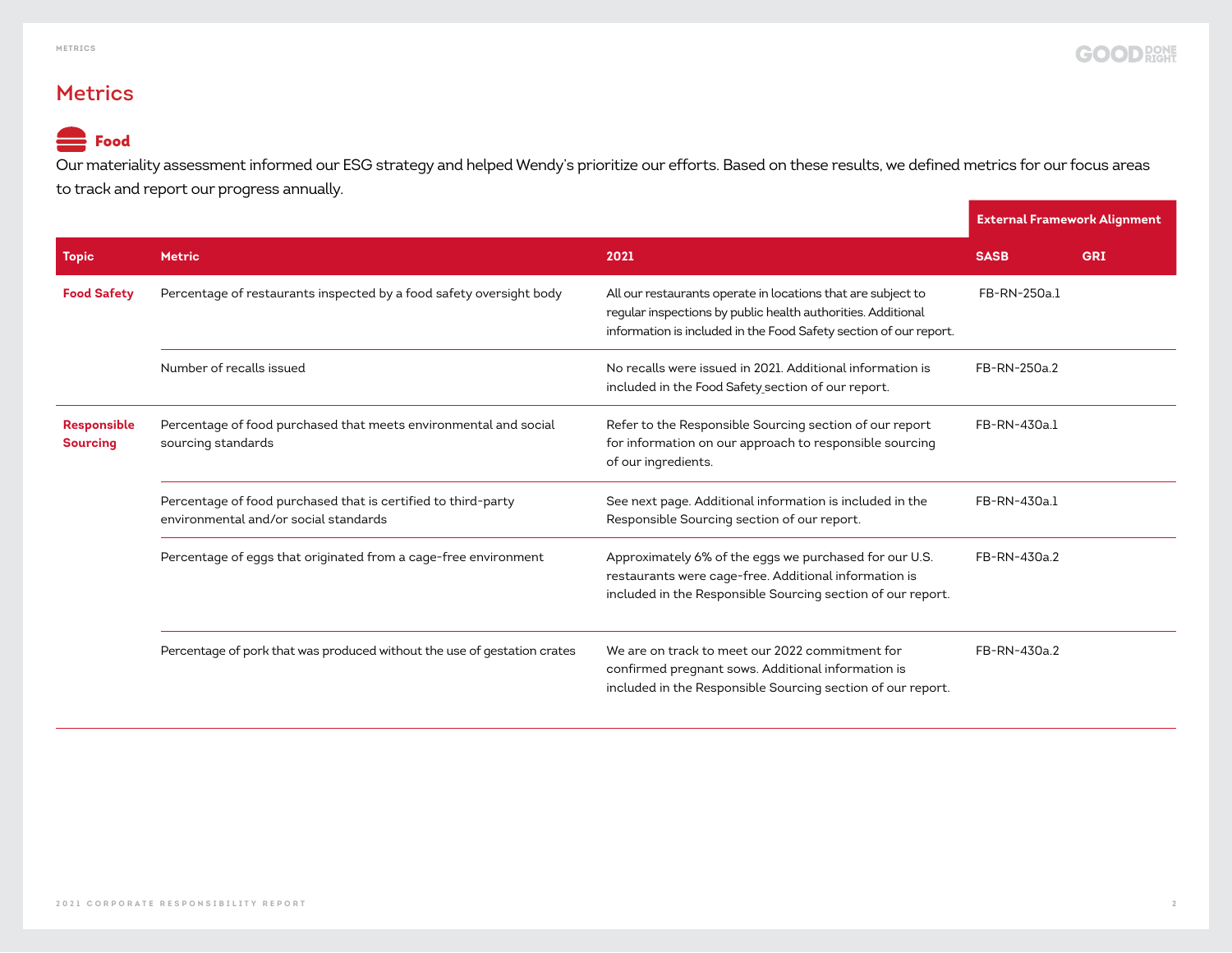### **Metrics**

| Food                           |                                                                                                                                                                                                      |                                                                                           |              | <b>External Framework Alignment</b> |
|--------------------------------|------------------------------------------------------------------------------------------------------------------------------------------------------------------------------------------------------|-------------------------------------------------------------------------------------------|--------------|-------------------------------------|
| <b>Topic</b>                   | <b>Metric</b>                                                                                                                                                                                        | 2021                                                                                      | <b>SASB</b>  | <b>GRI</b>                          |
| Responsible<br><b>Sourcing</b> | Percentage of food purchased that meets environmental and social<br>sourcing standards <sup>1</sup>                                                                                                  |                                                                                           | FB-RN-430a.1 |                                     |
|                                | All ingredients: Wendy's Code of Conduct (U.S. and Canada restaurants)                                                                                                                               | 100%                                                                                      | FB-RN-430a.1 |                                     |
|                                | Beef: Progressive Beef (U.S. restaurants)                                                                                                                                                            | 43%                                                                                       | FB-RN-430a.1 |                                     |
|                                | Beef: Beef Quality Assurance (U.S. restaurants)                                                                                                                                                      | 100%                                                                                      | FB-RN-430a.1 |                                     |
|                                | <b>Beef and Pork:</b> Professional Animal Auditor Certification / North<br>American Meat Institute Animal Welfare (U.S. and Canada restaurants)                                                      | 100%                                                                                      | FB-RN-430a.1 |                                     |
|                                | Chicken: Professional Animal Auditor Certification / National Chicken<br>Council Animal Welfare (U.S. restaurants)                                                                                   | 100%                                                                                      | FB-RN-430a.1 |                                     |
|                                | Chicken: Raised Without Antibiotics Important to Human Medicine <sup>2</sup><br>(U.S. restaurants)                                                                                                   | 100%                                                                                      | FB-RN-430a.1 |                                     |
|                                | Pork: Pork Quality Assurance Plus (U.S. restaurants)                                                                                                                                                 | 100%                                                                                      | FB-RN-430a.1 |                                     |
|                                | Fish: Marine Stewardship Council (U.S. restaurants)                                                                                                                                                  | 100%                                                                                      | FB-RN-430a.1 |                                     |
|                                | Dairy Products: National Dairy FARM Program (U.S. restaurants) / ProAction<br>(Canada restaurants)                                                                                                   | 100%                                                                                      | FB-RN-430a.1 |                                     |
|                                | Fresh Produce: Certain suppliers of fresh produce are subject to<br>Wendy's requirement to provide additional third-party assurances and<br>requirements related to human rights and labor practices | Additional information can be found on<br>our Supply Chain Practices webpage.             | FB-RN-430a.1 |                                     |
|                                | Coffee: Rainforest Alliance (U.S. restaurants)                                                                                                                                                       | Additional information can be found in the<br>Responsible Sourcing section of our report. | FB-RN-430a.1 |                                     |
|                                | Palm oil: Roundtable on Sustainable Palm Oil / RSPO certified through<br>RSPO-MB or Palm Trace credits (U.S. and Canada restaurants)                                                                 | 100%                                                                                      | FB-RN-430a.1 |                                     |

**2021 CORPORATE RESPONSIBILITY REPORT 3** Wendy's primarily operates in the U.S., which accounted for 82.6% of our global revenue for the reporting year. As such, we focused our disclosures on our U.S. restaurants. Where available, we have also included data on ou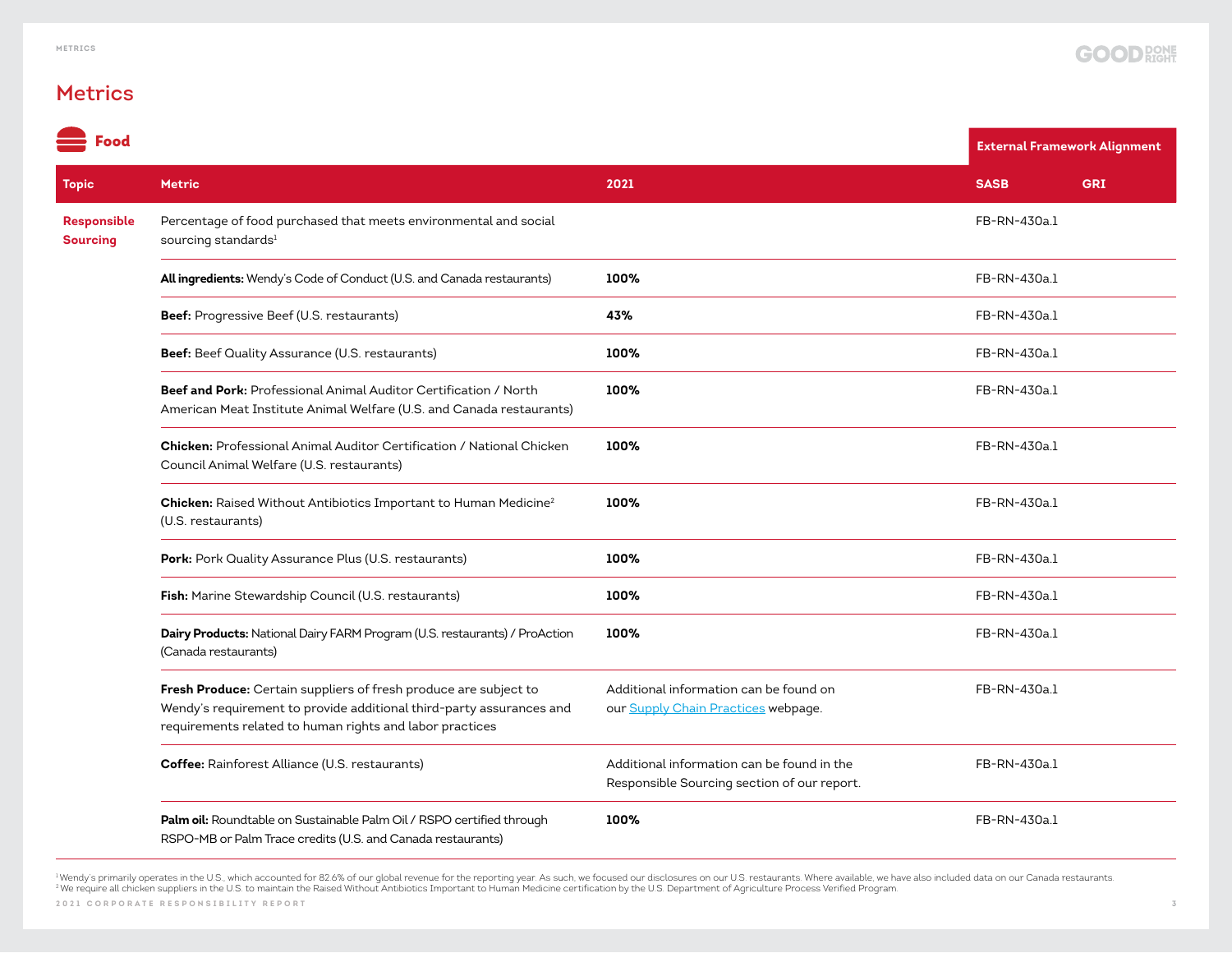

**External Framework Alignment**

# **III** People

| <b>Topic</b>                           | <b>Metric</b>                                             | 2021                                                                                                                                                                                                                                                                                                                                                                                                            | <b>SASB</b> | <b>GRI</b> |
|----------------------------------------|-----------------------------------------------------------|-----------------------------------------------------------------------------------------------------------------------------------------------------------------------------------------------------------------------------------------------------------------------------------------------------------------------------------------------------------------------------------------------------------------|-------------|------------|
| <b>Community</b>                       | Charitable giving as cash per year                        | The Company, together with franchises and employees, raised<br>more than \$22.5 million to DTFA and the Company donated<br>more than \$220,000 to additional charitable organizations<br>(Community).                                                                                                                                                                                                           |             |            |
|                                        | Number of children adopted through DTFA                   | Refer to the Community section of our report for information on<br>Wendy's continued support of DTFA's mission<br>to find forever families for children in foster care.                                                                                                                                                                                                                                         |             |            |
| <b>System Health</b><br>and Engagement | Number of Company-operated and franchise-<br>operated     | Company-operated restaurants: 408<br>Franchise-operated restaurants: 6,541                                                                                                                                                                                                                                                                                                                                      | FB-RN-000.A |            |
|                                        | Number of Company employees and franchise<br>team members | The number of Company employees worldwide, including our<br>corporate employees and Company-operated restaurant<br>employees, was approximately 14,500 as of year-end 2021.                                                                                                                                                                                                                                     | FB-RN-000.B |            |
|                                        |                                                           | Approximately 225,000 team members work across our<br>franchised locations globally.                                                                                                                                                                                                                                                                                                                            |             |            |
|                                        | Franchisee financial health reviews <sup>3</sup>          | On an annual basis, the Company collects financial statements<br>from our franchisees to review and understand overall system<br>financial health and also to review health at an individual<br>franchise level. This information is also used in determining<br>if a franchisee can continue to grow with the Wendy's brand<br>through new restaurant development or acquisition of additional<br>restaurants. |             |            |
|                                        |                                                           | In 2020, our franchisee sales in the U.S. grew by approximately<br>2% compared to the prior year. These increased sales were<br>one factor that helped the system to grow EBITDA dollars by<br>approximately 18% in 2020.                                                                                                                                                                                       |             |            |

<sup>3</sup> As we collect franchise financials after they complete their year-end close and reporting processes, this metric is reported on a one-year lag.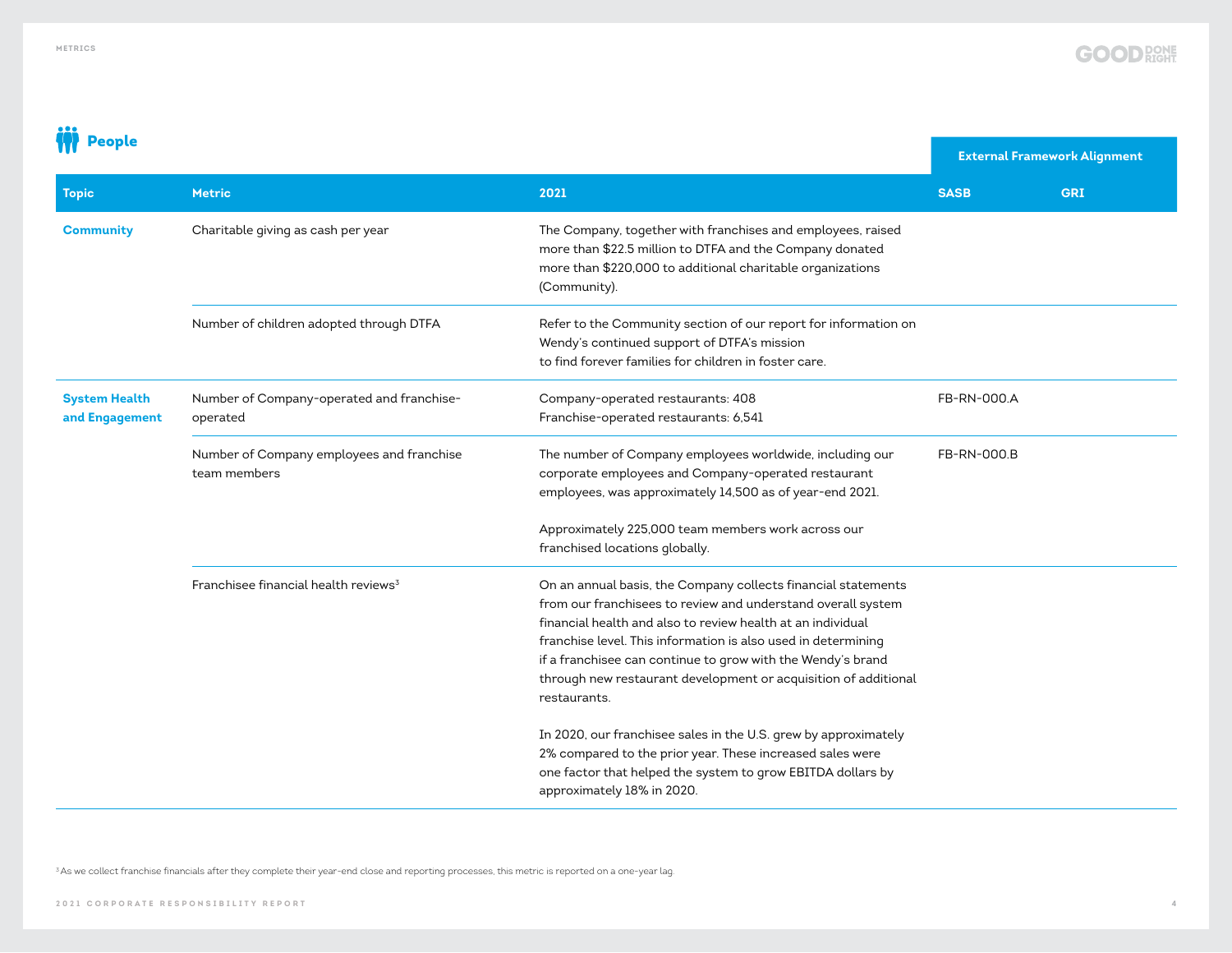

# **W** People

|              |                                            |                                                           | <b>External Framework Alignment</b> |              |  |
|--------------|--------------------------------------------|-----------------------------------------------------------|-------------------------------------|--------------|--|
| <b>Topic</b> | <b>Metric</b>                              | 2021                                                      | <b>SASB</b>                         | GRI          |  |
| Deonle       | Total number of jobs created by employment | On average every new restaurant we open creates $35 - 40$ |                                     | $\Delta$ 01- |  |

| <b>People</b>          | Total number of jobs created, by employment<br>category, at Company-operated restaurants                                                  | On average, every new restaurant we open creates 35-40<br>new jobs in that local community.                                                                                             |              | $401 - 1$ |
|------------------------|-------------------------------------------------------------------------------------------------------------------------------------------|-----------------------------------------------------------------------------------------------------------------------------------------------------------------------------------------|--------------|-----------|
|                        | Average hours of training per year per employee                                                                                           | Approximately 20 hours per restaurant employee globally,<br>across our system. Additional information is included in the<br>Education and Training section of our report.               |              | $404 - 1$ |
|                        | Percentage of diversity representation (1) across the<br>workforce, (2) at senior management level, and (3) at<br>board level             | Refer to the Workplace section of our report<br>for the percentage of diversity representation of Company<br>employees globally.                                                        |              | $405 - 1$ |
|                        | Ratio of basic salary and remuneration<br>of women to men                                                                                 | For our U.S. Company employees, at all levels of our restaurant<br>employees (crew to District Manager), the base salary ratio<br>ranges from 1 : 0.95 to 1 : 1.00 (male : female).     |              | $405 - 2$ |
|                        |                                                                                                                                           | For our U.S. Company employees at levels above restaurant<br>(excluding senior executives), the base salary ratio ranges from<br>$1: 0.94$ to $1: 1.08$ by salary band (male : female). |              |           |
| <b>Labor Practices</b> | Total amount of monetary losses as a result of legal<br>proceedings associated with labor law violations and<br>employment discrimination | Refer to the Workplace section of our report for information<br>on our labor practices.                                                                                                 | FB-RN-310a.3 | $406 - 1$ |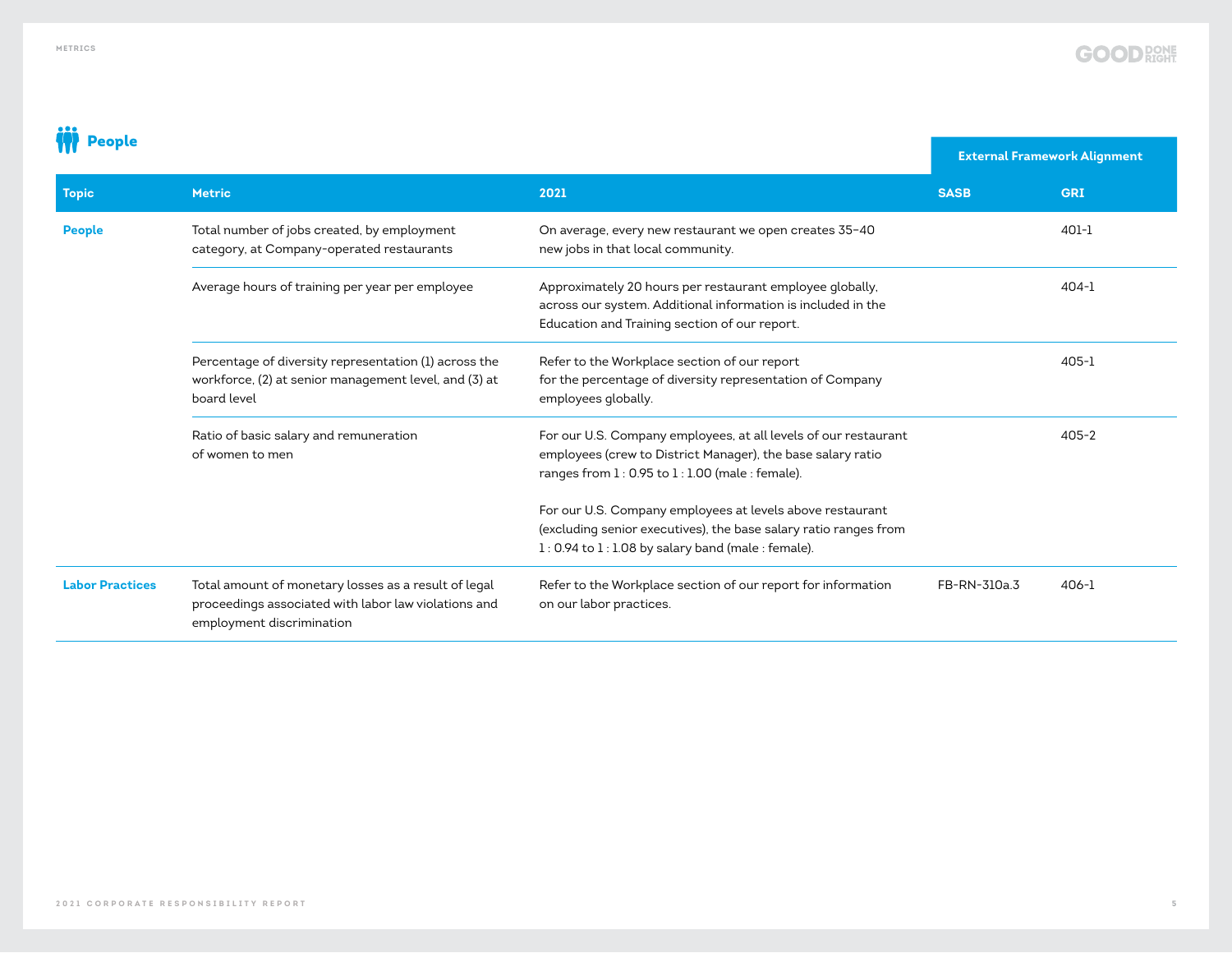Footprint



### **External Framework Alignment Topic Metric 2021 SASB GRI Climate Action** Total energy consumed<sup>4</sup> 773,590 GJ Additional information is included in the Climate and Energy section of our report. FB-RN-130a.1 302-1 Percentage grid energy consumed The Table 71% Additional information is included in the Climate and Energy section of our report. FB-RN-130a.1 Percentage renewable energy consumed <1% Additional information is included in the Climate and Energy section of our report. FB-RN-130a.1 302-1 Scope 1 emissions 15,053 MTCO<sub>2</sub>e Additional information is included in the Climate and Energy section of our report. 305-1 Scope 2 emissions  $\rm_{Leo}$ Market-Based: 61,578 MTCO $_2$ e Additional information is included in the Climate and Energy section of our report. 305-2 Scope 3 emissions Purchased Goods & Services: ~89% Franchises: ~10% Others: not material Additional information is included in the Climate and Energy section of our report. 305-3

4 Total energy consumed includes Diesel – Mobile, Diesel – Stationary, Natural Gas, Propane, Gasoline, and Electric Power used, converted to gigajoules (GJ)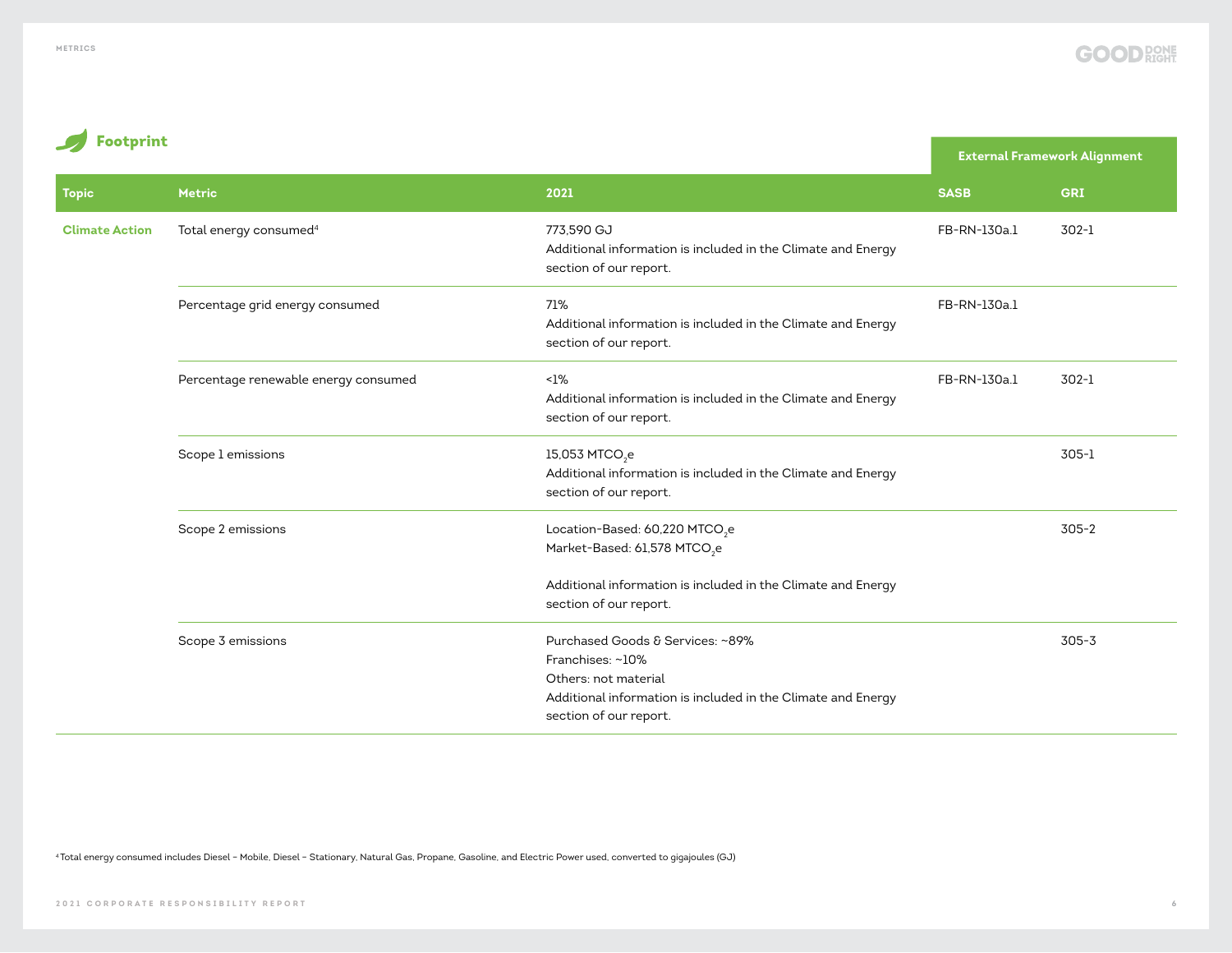### **External Framework Alignment Topic Metric 2021 SASB GRI Packaging and Waste** Total amount of waste  $\blacksquare$  Total amount of waste section of our report for information on our approach to food waste management. FB-RN-150a.1 306-2 Percentage food waste Total weight of packaging FB-RN-150a.1 306-2 Percentage of packaging made from recycled and/or renewable materials 33% 48% FB-RN-150a.2 301-2 Percentage of packaging that is recyclable, reusable, and/or compostable FB-RN-150a.2 301-2 Footprint 92,459 metric tons FB-RN-150a.2 301-2

| Water <sup>5</sup> | Total water withdrawn                                                          | 159,646 kgal<br>Additional information is included in the Water section<br>of our report. | FB-RN-140a.1 | 303-3 |
|--------------------|--------------------------------------------------------------------------------|-------------------------------------------------------------------------------------------|--------------|-------|
|                    | Total water consumed <sup>6</sup>                                              | 26,504 kgal<br>Additional information is included in the Water section<br>of our report.  | FB-RN-140a.1 | 303-5 |
|                    | Percentage of water withdrawn in High Water<br><b>Stress Markets</b>           | 13%<br>Additional information is included in the Water section<br>of our report.          | FB-RN-140a.1 | 303-5 |
|                    | Percentage of water withdrawn in Extremely High Water<br><b>Stress Markets</b> | 38%<br>Additional information is included in the Water section<br>of our report.          | FB-RN-140a.1 | 303-5 |

<sup>5</sup>Water metrics cover Company-operated restaurants and corporate offices where Wendy's receives utility invoices and does not include facilities where water is provided by the landlord and not metered or invoiced by a uti 6 Water consumed reflects water usage that is separately metered for irrigation and does not include instances where irrigation usage is not metered or water that may be consumed through other uses, such as that used as dr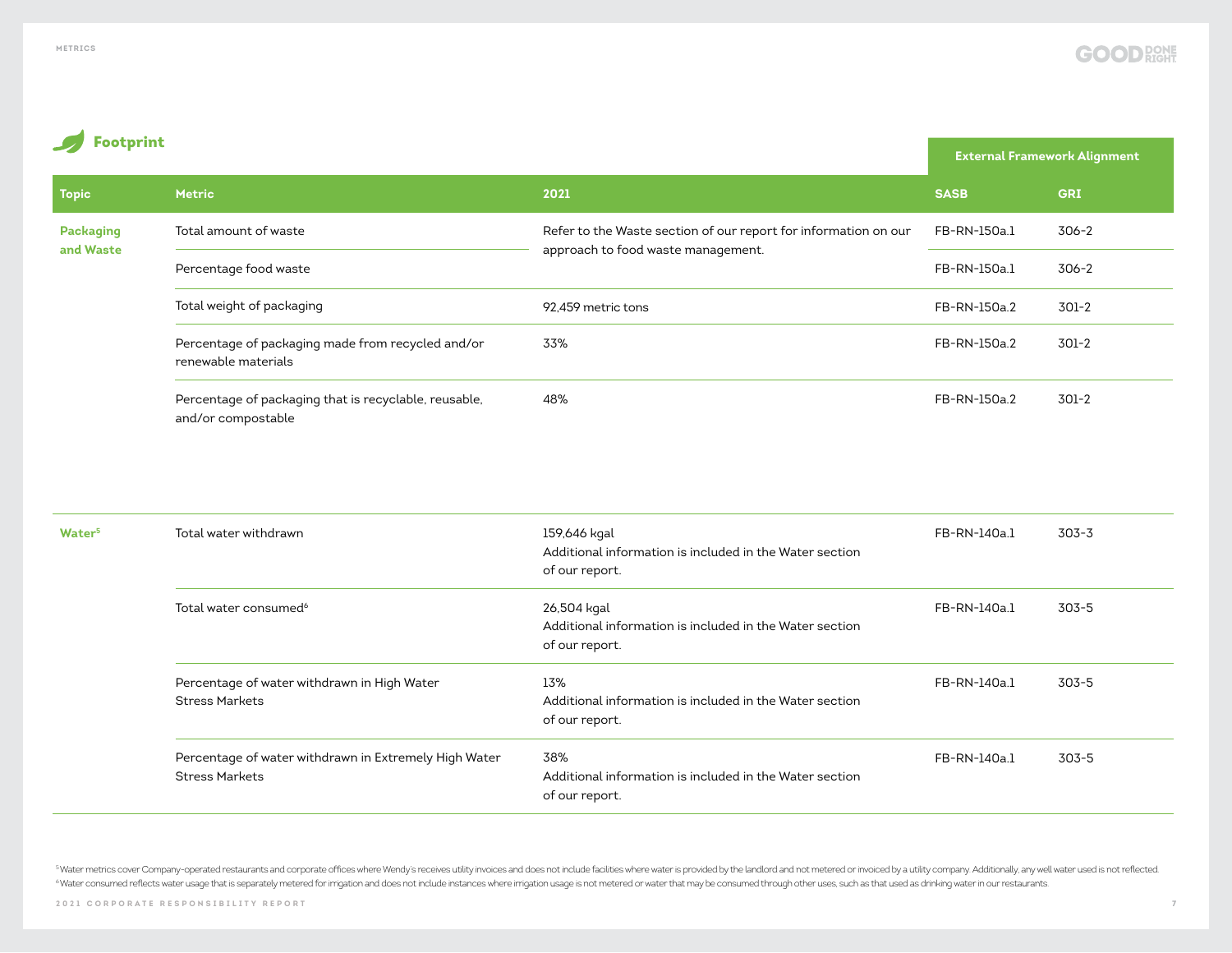#### $\odot$ Sustainability Accounting Standards Board (SASB)

SASB is an independent nonprofit organization that sets standards to guide the disclosure of financially material sustainability information by companies to their investors. We are reporting in line with the voluntary SASB Restaurants Standard.

| Topic                                                | <b>Metric</b>                                                                                                                                                            | Code         | 2021                                                                                                                                                                                                                                                                                                                                      |
|------------------------------------------------------|--------------------------------------------------------------------------------------------------------------------------------------------------------------------------|--------------|-------------------------------------------------------------------------------------------------------------------------------------------------------------------------------------------------------------------------------------------------------------------------------------------------------------------------------------------|
| <b>Energy Management</b>                             | (1) Total energy consumed <sup>7</sup> , (2) percentage grid<br>electricity, (3) percentage renewable                                                                    | FB-RN-130a.1 | (1) Total energy consumed: 733,590 GJ<br>(2) Percentage grid electricity: 71%<br>(3) Percentage renewable: <1%                                                                                                                                                                                                                            |
|                                                      |                                                                                                                                                                          |              | Additional information is included in the Climate and Energy section<br>of our report.                                                                                                                                                                                                                                                    |
| <b>Water Management<sup>8</sup></b>                  | (1) Total water withdrawn, (2) total water<br>consumed <sup>9</sup> , percentage of each in regions with High<br>or Extremely High Baseline Water Stress                 | FB-RN-140a.1 | (1) Total water withdrawn: 159,646 kgal<br>% in High Water Stress markets: 13%<br>% in Extremely High Water Stress markets: 38%<br>(2) Total water consumed: 26,504 kgal<br>% in High Water Stress markets: 11%<br>% in Extremely High Water Stress markets: 2%<br>Additional information is included in the Water section of our report. |
| <b>Food and Packaging</b><br><b>Waste Management</b> | (1) Total amount of waste, (2) percentage food<br>waste, and (3) percentage diverted                                                                                     | FB-RN-150a.1 | Refer to the Waste section of our report for information on our approach<br>to food waste management.                                                                                                                                                                                                                                     |
|                                                      | 1) Total weight of packaging, (2) percentage made<br>from recycled and/or renewable materials, and<br>(3) percentage that is recyclable, reusable, and/or<br>compostable | FB-RN-150a.2 | $(1)$ 92,459 metric tons<br>$(2)$ 33%<br>(3)48%                                                                                                                                                                                                                                                                                           |

7 Total energy consumed includes Diesel – Mobile, Diesel – Stationary, Natural Gas, Propane, Gasoline, and Electric Power used, converted to gigajoules (GJ)

<sup>8</sup> Water metrics cover Company-operated restaurants and corporate offices where Wendy's receives utility invoices and does not include facilities where water is provided by the landlord and not metered or invoiced by a ut <sup>9</sup> Water consumed reflects water usage that is separately metered for irrigation and does not include instances where irrigation usage is not metered or water that may be consumed through other uses, such as that used as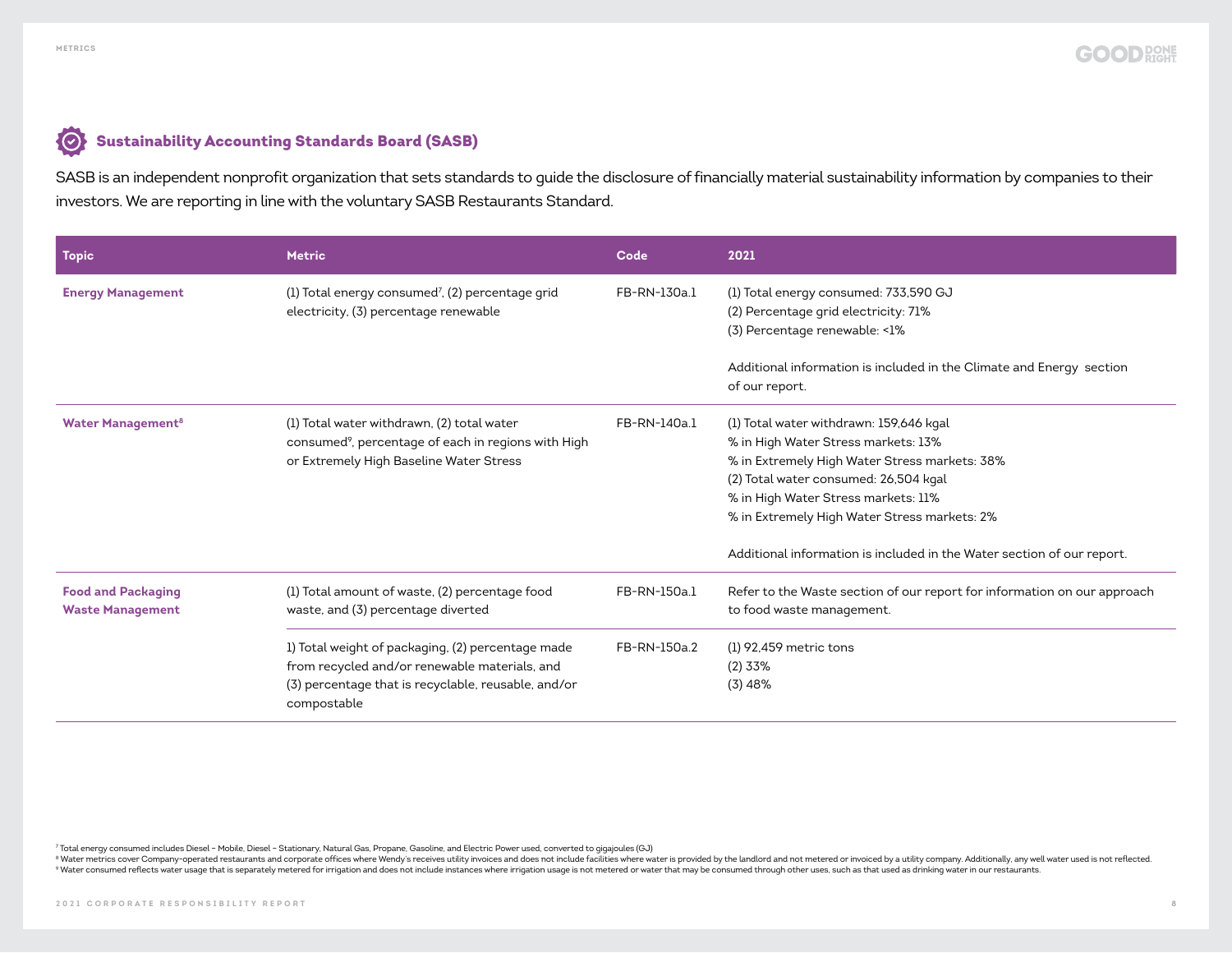| <b>Topic</b>               | <b>Metric</b>                                                                                                                               | Code         | 2021                                                                                                                                                                                              |
|----------------------------|---------------------------------------------------------------------------------------------------------------------------------------------|--------------|---------------------------------------------------------------------------------------------------------------------------------------------------------------------------------------------------|
| <b>Food Safety</b>         | (1) Percentage of restaurants inspected by a food<br>safety oversight body, (2) percentage receiving<br>critical violations                 | FB-RN-250a.1 | All our restaurants operate in locations that are subject to regular<br>inspections by public health authorities. Additional information is included<br>in the Food Safety section of our report. |
|                            | (1) Number of recalls issued and (2) total amount of<br>food product recalled                                                               | FB-RN-250a.2 | Zero recalls were issued in 2021.                                                                                                                                                                 |
|                            |                                                                                                                                             |              | Additional information is included in the Food Safety section of our report.                                                                                                                      |
|                            | Number of confirmed foodborne illness outbreaks.<br>percentage resulting in U.S. Centers for Disease                                        | FB-RN-250a.3 | Zero confirmed foodborne illness outbreaks with CDC investigation<br>in 2021.                                                                                                                     |
|                            | Control and Prevention (CDC) investigation                                                                                                  |              | Additional information is included in the Food Safety section of our report.                                                                                                                      |
| <b>Nutritional Content</b> | (1) Percentage of meal options consistent with<br>national dietary guidelines and (2) revenue from<br>these options                         | FB-RN-260a.1 | Refer to our <b>Nutrition &amp; Allergens</b> webpage for information on our<br>approach to nutritional content.                                                                                  |
|                            | (1) Percentage of children's meal options consistent<br>with national dietary guidelines for children and (2)<br>revenue from these options | FB-RN-260a.2 | Refer to our <b>Nutrition &amp; Allergens</b> webpage for information on our<br>approach to nutritional content.                                                                                  |
|                            | Number of advertising impressions made on<br>children, percentage promoting products that meet<br>national dietary quidelines for children  | FB-RN-260a.3 | Refer to our <b>Nutrition &amp; Allergens</b> webpage for information on our<br>approach to nutritional content.                                                                                  |

# Sustainability Accounting Standards Board (SASB)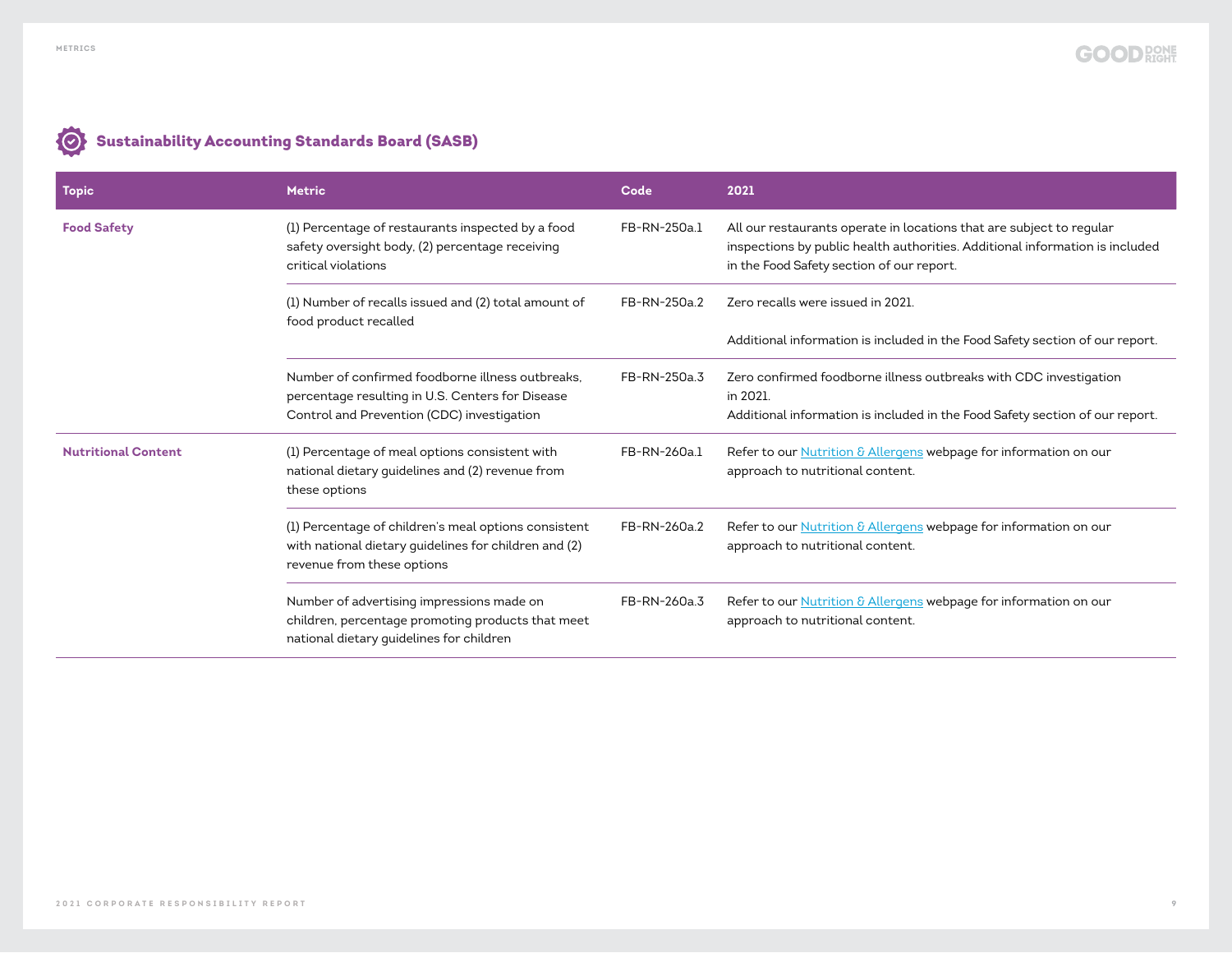| <b>Topic</b>                                        | <b>Metric</b>                                                                                                                                                              | Code         | 2021                                                                                                                                                                                                                                                                          |
|-----------------------------------------------------|----------------------------------------------------------------------------------------------------------------------------------------------------------------------------|--------------|-------------------------------------------------------------------------------------------------------------------------------------------------------------------------------------------------------------------------------------------------------------------------------|
| <b>Labor Practices</b>                              | (1) Voluntary and (2) involuntary turnover rate for<br>restaurant employees                                                                                                | FB-RN-310a.1 | Refer to the Workplace section of our report for information<br>on our labor practices.                                                                                                                                                                                       |
|                                                     | (1) Average hourly wage, by region and (2)<br>percentage of restaurant employees earning<br>minimum wage, by region                                                        | FB-RN-310a.2 | Refer to the Workplace section of our report for information<br>on our labor practices.                                                                                                                                                                                       |
|                                                     | Total amount of monetary losses as a result of<br>legal proceedings associated with (1) labor law<br>violations and (2) employment discrimination                          | FB-RN-310a.3 | Refer to the Workplace section of our report for information<br>on our labor practices.                                                                                                                                                                                       |
| <b>Supply Chain Management</b><br>and Food Sourcing | Percentage of food purchased that (1) meets<br>environmental and social sourcing standards and<br>(2) is certified to third-party environmental and/or<br>social standards | FB-RN-430a.1 | Additional information is included in the Responsible Sourcing section<br>of our report.                                                                                                                                                                                      |
|                                                     | Percentage of (1) eggs that originated from a<br>cage-free environment and (2) pork that was<br>produced without the use of gestation crates                               | FB-RN-430a.2 | (1) Approximately 6% of the eggs we purchased for our U.S. restaurants were cage-free<br>(2) We are on track to meet our 2022 commitment for confirmed pregnant sows.<br>Additional information is included in the Responsible Sourcing section                               |
|                                                     |                                                                                                                                                                            |              | of our report.                                                                                                                                                                                                                                                                |
|                                                     | Discussion of strategy to manage environmental<br>and social risks within the supply chain, including<br>animal welfare                                                    | FB-RN-430a.3 | We strive to continuously improve how we source ingredients and how we<br>demonstrate accountability for ethical business practices, sustainability<br>and social responsibility. Our strategy and approach is included in the<br>Responsible Sourcing section of our report. |
|                                                     | Number of (1) Company-operated and (2)<br>franchise-operated restaurants                                                                                                   | FB-RN-000.A  | (1) Company-operated restaurants: 408<br>(2) Franchise-operated restaurants: 6,541                                                                                                                                                                                            |
|                                                     | Number of employees and team members at<br>(1) Company-operated and (2) franchise-operated<br>locations                                                                    | FB-RN-000.B  | (1) The number of Company employees worldwide, including our corporate<br>employees and Company-operated restaurant employees, was approximately<br>14,500 as of year-end 2021.<br>(2) Approximately 225,000 team members work across our franchised locations.               |

## Sustainability Accounting Standards Board (SASB)

\* Any trademarks referenced throughout this report are the property of their respective owner.